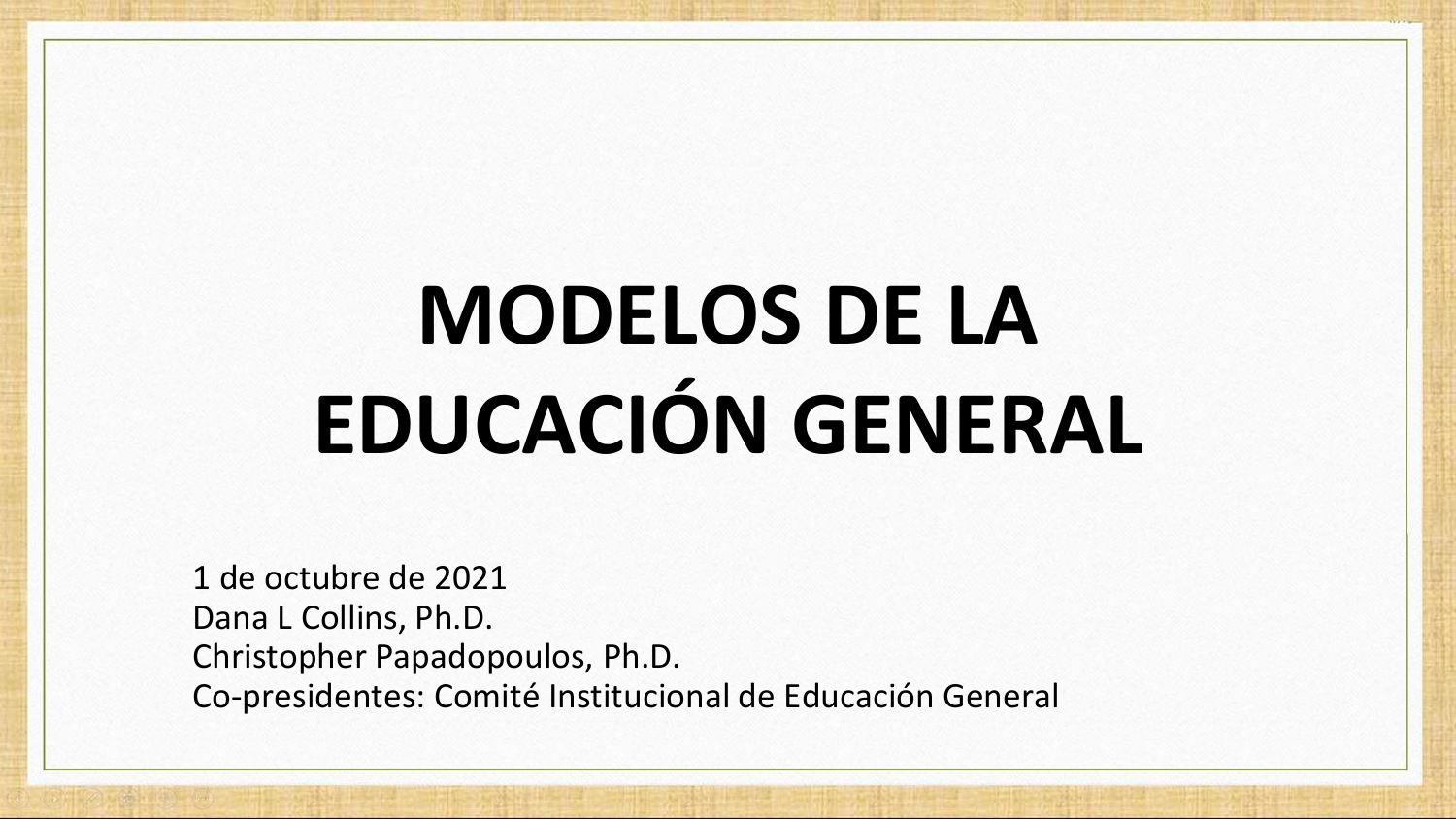## **Los Modelos de Educación General más Comunes**

- **Distribución**: Se categorizan los cursos en el currículo de educación general según las disciplinas.
- **Distribución Plus:** Se categorizan los cursos en el currículo de educación general según las disciplinas, pero con unos elementos adicionales añadidos (por ejemplo: servicio a la comunidad).
- **Integrado:** Las experiencias y destrezas de la educación general están integradas en la concentración. No hay un currículo de educación general.
- **Currículo abierto**: No hay requisitos de educación general.
- **Zonas o Temas**: Se categorizan los cursos en el currículo de educación general según temas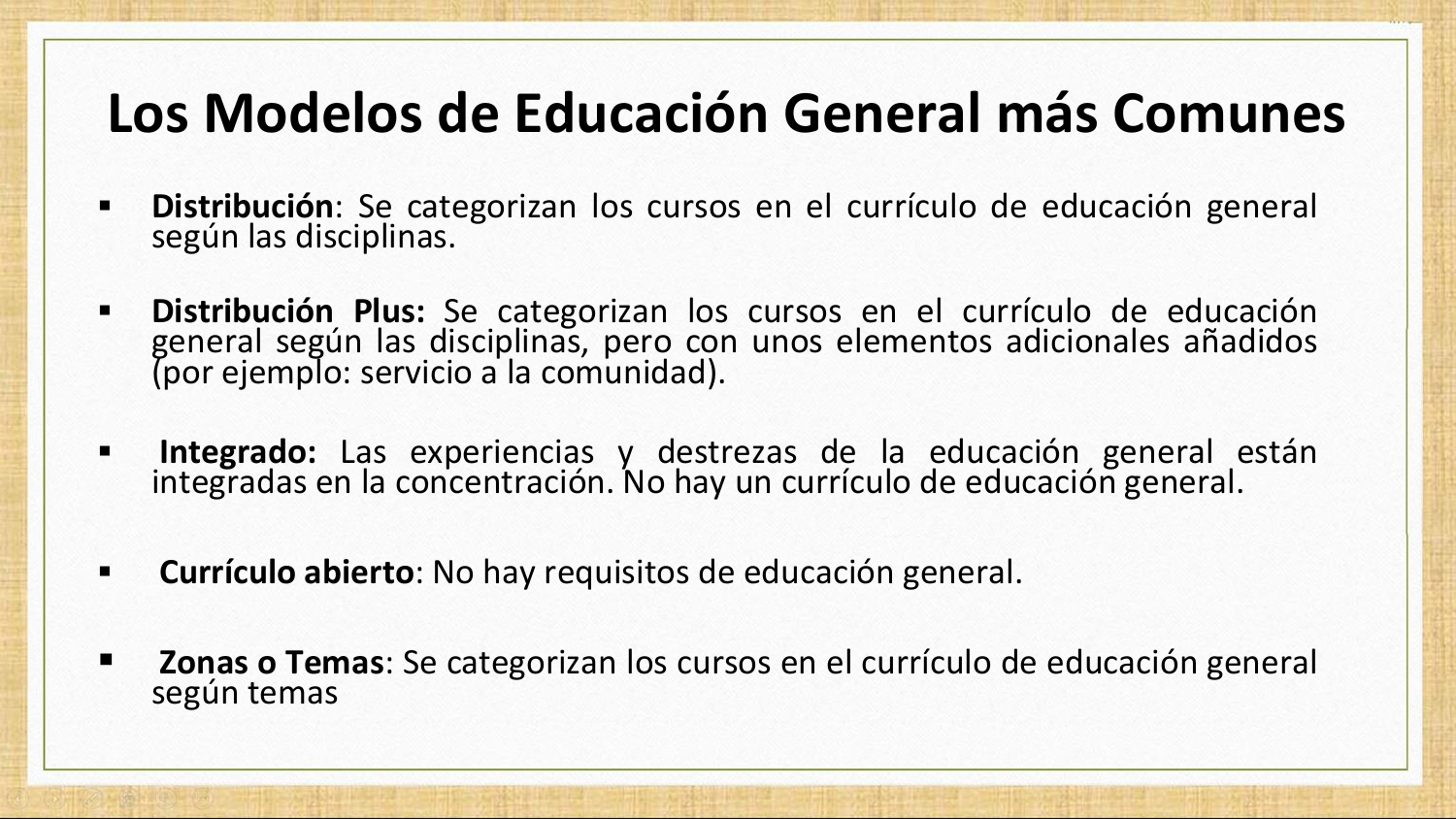# Resumen: Los SLO's de la Educación General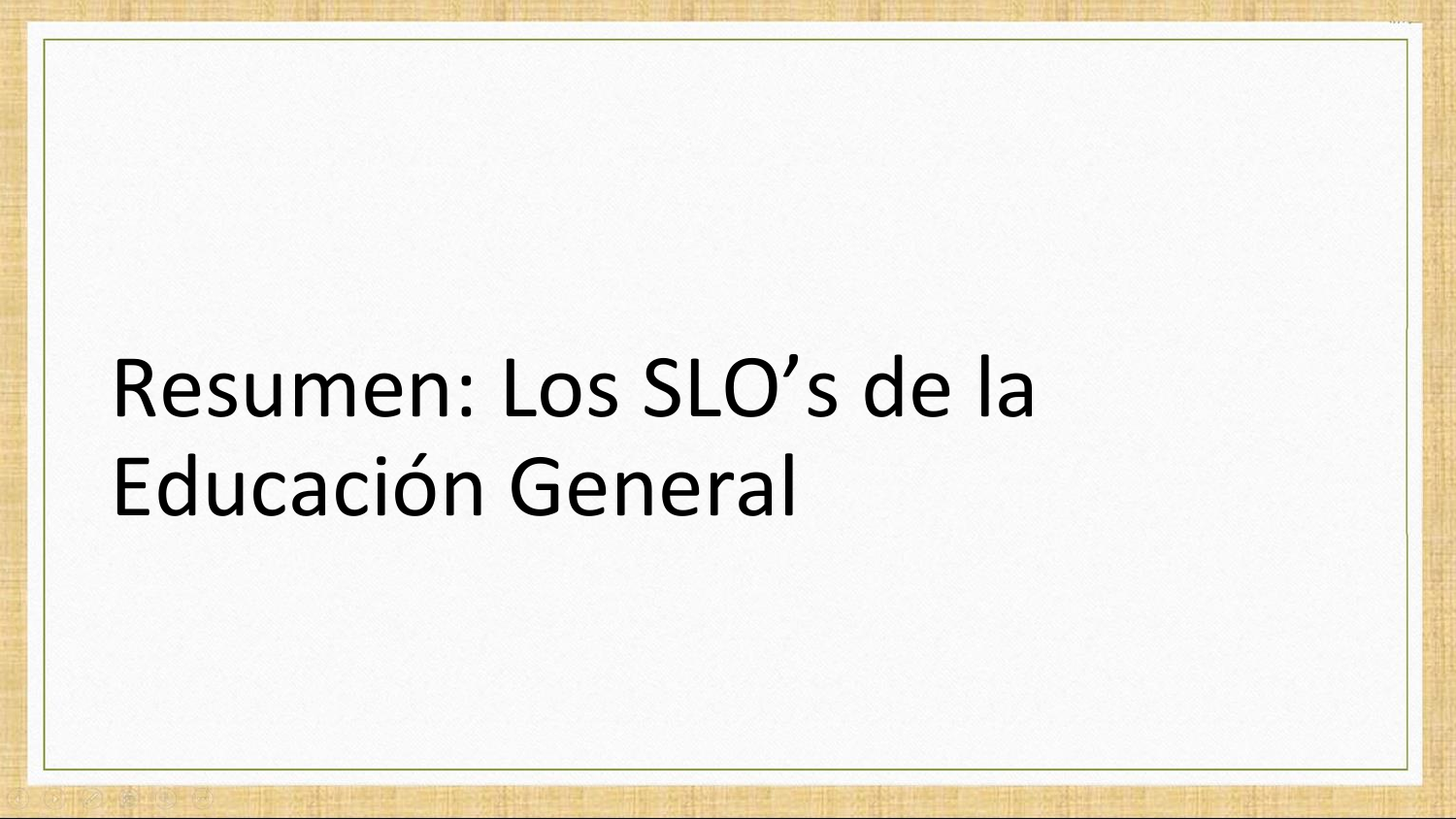### **1. Become an intentional learner.**

Students show willingness to learn and the desire to continue learning. They make an effort to apply knowledge associating their own experience and their personal and professional goals.

### **2. Demonstrate creative and critical thinking.** Students show creativity in generating new ideas, in modifying current ideas, and in innovating. They seek different, better and original solutions, thereby

demonstrating their creative capacities. They equally show their critical capacities in thinking, reasoning and discernment, anticipating and identifying possible implications by way of inference and analysis.

#### **3. Communicate effectively.**

Students have the ability to convey messages, ideas and information on tangible and intangible matters in effective ways.

**4. Identify and solve problems; transform knowledge into action.** Students are capable of creating awareness of their surroundings so they can recognize problem areas. They can connect knowledge with life experiences to evaluate and select appropriate methods to take action or solve problems.

#### **5. Apply mathematical, scientific, and**

**technology skills.** Students will demonstrate the ability to apply the scientific method, to evaluate content, process and interpret data, as well as use mathematical reasoning to solve problems related to real-world situations. Students will also use technology to enhance their mathematical and scientific thinking and understanding process, solve problems, and judge the reasonableness of their results.

#### **6. Apply interpretive and integrative skills.**

Students are capable of creating, explaining, or declaring at a personal level, the importance of actions, expressions, events, or works based on context. Additionally, they identify, understand, and utilize the relationship between diverse concepts, experiences, and information to analyze or explain complex problems.

#### **Fundamental Core Creative Processes Civic Responsibility**

**7. Relate global contexts and issues of importance to Puerto Rico.** Students relate their knowledge about history, culture, and current global affairs regarding important issues in Puerto Rico. They are informed about Puerto Rico and about contemporary issues as they impact Puerto Rico.

**8. Show moral autonomy and develop a sense of wellbeing.** Students demonstrate individual thought when deliberating their wellbeing, duties, and moral values. They identify, evaluate, and review social norms and other regulatory standards with critical thought.

**9. Practice civic virtue.** Students are involved and collaborate in groups, and communities of their interest. They seek general wellbeing above particular interests.

**10. Value diversity.** Students recognize, respect, and show sensitivity toward diversity. They compare and contrast ideas, values, beliefs, and identities with those of other persons and respect these differences.